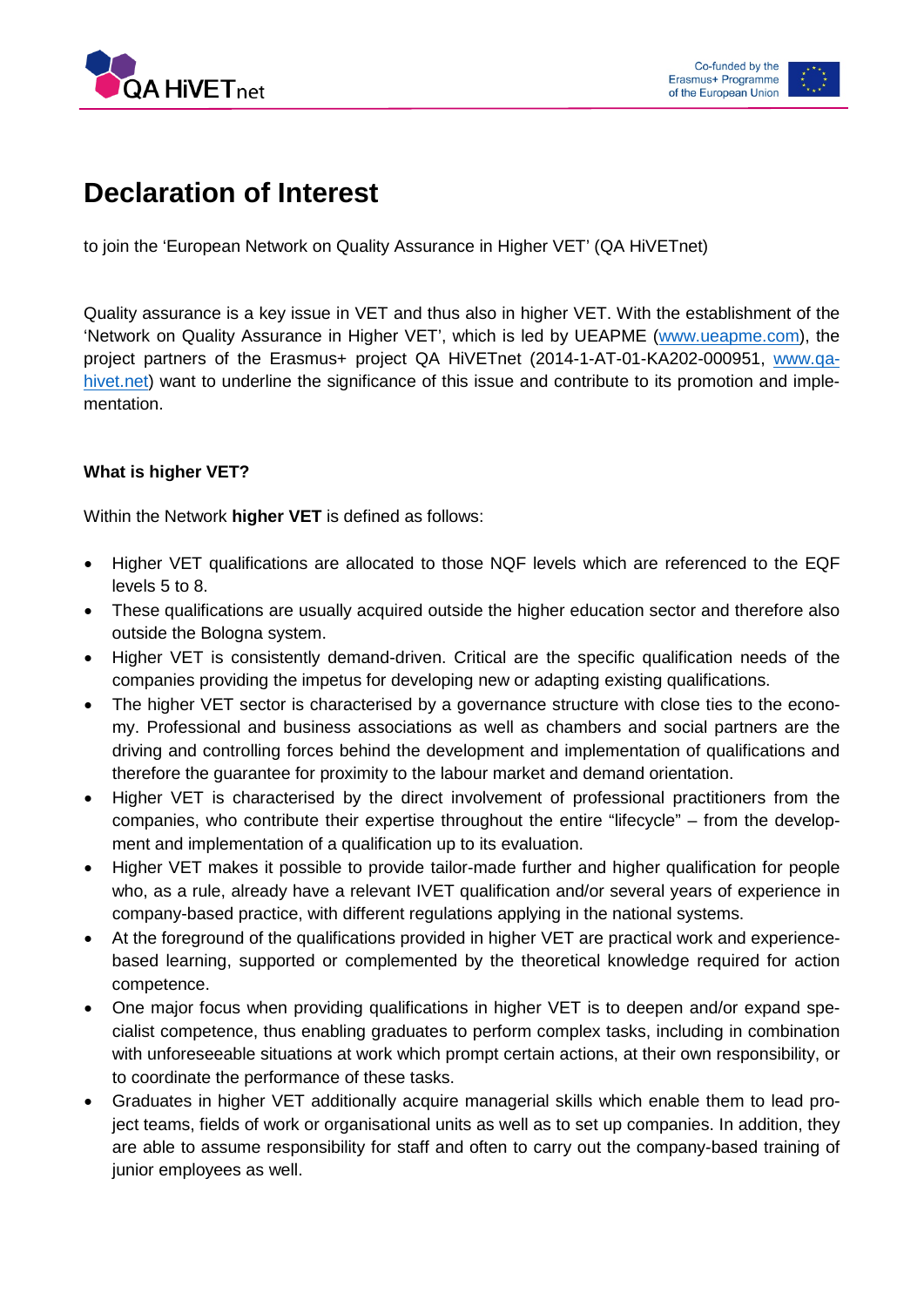



- The provision of specialist and managerial competences is complemented practically by the strengthening of key soft skills (such as communicative skills, the ability to deal with conflict, enthusiasm, problem-solving ability, creativity, innovation capacity) to further expand the professional competence.
- Qualifications provided in higher VET are not geared specifically towards companies but open up to graduates a wide activity field in the economy.

## **What are the goals of the Network?**

The **goals** of this Network are to

- promote the topic of higher VET, especially the aspect of quality assurance of higher VET, at the European and national level,
- contribute expert knowledge on higher VET, particularly regarding quality assurance in higher VET, to related discussion processes at the European and national level,
- further develop the European Guidelines on Quality Assurance in Higher VET,
- encourage the application and implementation of the European Guidelines on Quality Assurance in Higher VET,
- participate in the exchange and transfer of expert knowledge, experience and best practice examples in higher VET, especially regarding quality assurance in higher VET, inside and outside the Network, such as by participation in events or the dissemination of information.

## **What is expected of the Network members?**

Any organisation playing an active part or being interested in higher VET, in particular in quality assurance in higher VET, as defined above is welcome to join the Network. In accordance with the aims of the Network members are **expected** to

- contribute their expert knowledge of different aspects of higher VET, especially aspects of quality assurance in higher VET,
- take part in discussions about higher VET, especially regarding quality assurance in higher VET,
- share information, knowledge and expertise with other members of the Network,
- implement the European Guidelines on Quality Assurance in Higher VET and encourage their implementation,
- contribute to the further development of the European Guidelines on Quality Assurance in Higher VET.

If you want to join the Network, please fill in the information below.

The QA HiVETnet project [\(www.qa-hivet.net\)](http://www.qa-hivet.net/) was financially supported by the European Union. This does not constitute an endorsement of the contents which reflects the views only of the project partners. The EU cannot be held responsible for any use which may be made of the information contained therein.